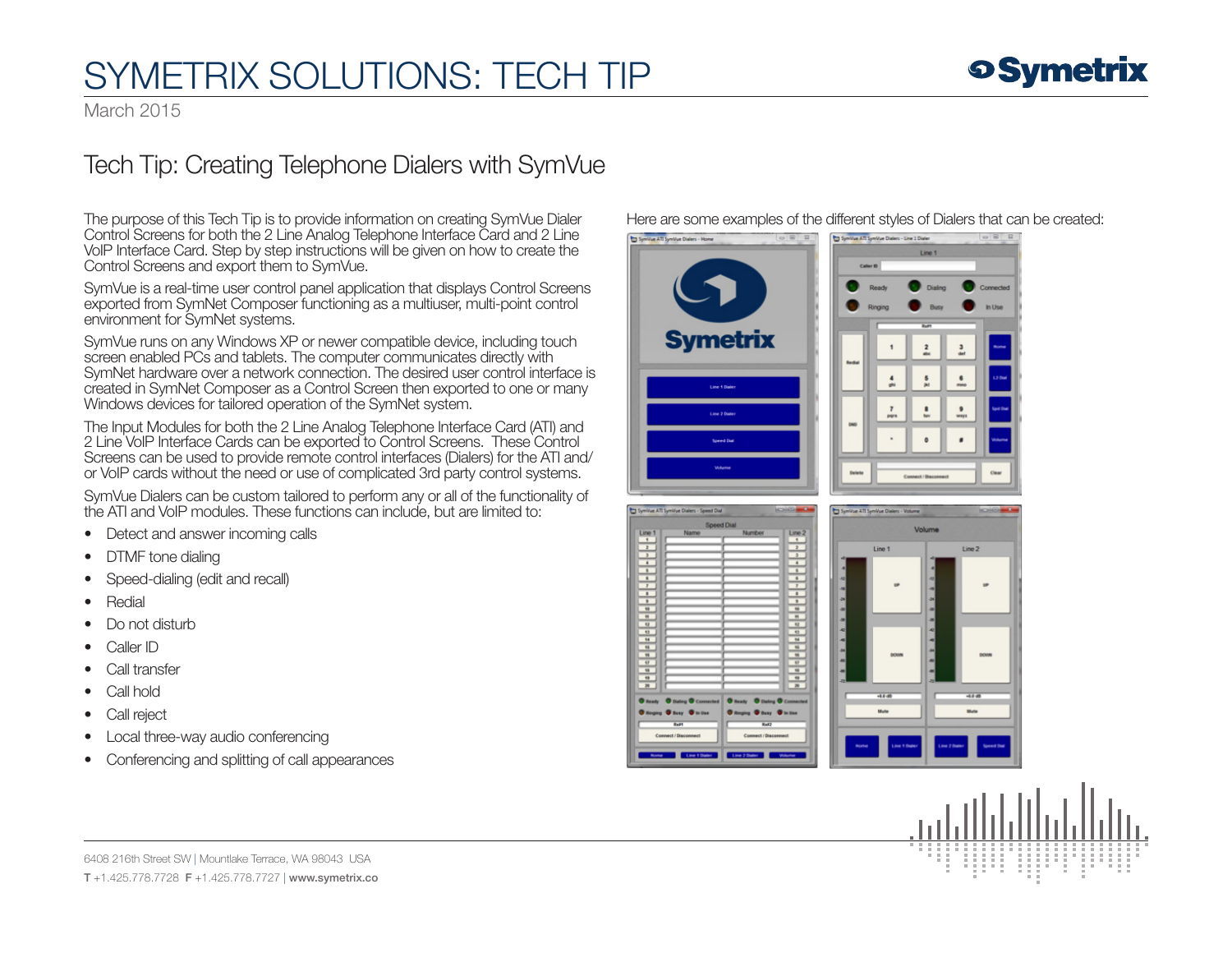# SYMETRIX SOLUTIONS: TECH TIP

### **o Symetrix**

March 2015



#### **Instructions**

1. Make sure the ATI or VoIP Interface Card has been properly installed into the Radius AEC or Edge Hardware. Once the card has been properly installed, the Input Modules will appear on the Design View screen of the site f

| Symber" Compagn 10 - Stell<br>File Edit View Hardware Tools Window Help                                                                                                                                                                                                                                                                                                                                                                                                                                                                                       |                                                           |                               |  |                                                                                                       |  |
|---------------------------------------------------------------------------------------------------------------------------------------------------------------------------------------------------------------------------------------------------------------------------------------------------------------------------------------------------------------------------------------------------------------------------------------------------------------------------------------------------------------------------------------------------------------|-----------------------------------------------------------|-------------------------------|--|-------------------------------------------------------------------------------------------------------|--|
|                                                                                                                                                                                                                                                                                                                                                                                                                                                                                                                                                               |                                                           |                               |  |                                                                                                       |  |
| <b>BBB A A DIZIA &amp; A Y Q R &amp; .</b>                                                                                                                                                                                                                                                                                                                                                                                                                                                                                                                    |                                                           |                               |  |                                                                                                       |  |
| 9.53<br><b>Sales</b>                                                                                                                                                                                                                                                                                                                                                                                                                                                                                                                                          | C Design Radius AEC &                                     |                               |  |                                                                                                       |  |
| Up Monera & Gaine<br>Si Automaans<br>@ Continers<br>& Conferencing & Paging<br>0.006<br>& Paudosck Piptors<br><b>G Filters</b><br>S) Loudspeaker Management<br>& Dynamics<br>@ Delays<br><b>J</b> Routers & Selectors<br><b>G Squal Generators</b><br>S Melers & Analyzers<br><b>G Central Modules</b><br>& Super-module Library<br>@ Darks Transmit and Receive Flows<br><b>Bellings Library</b><br>(b) View<br>& Cantral Screen Viewer<br><b>U</b> Preset Recall Bullion<br><b>El External Kentimere Icoria</b><br>Contrard Bulton<br>Rours.<br><b>Text</b> | disk fra<br><b>Adaptato In</b><br>Outer<br><b>IS DALA</b> | 2 Line VolP Interface (Slot D |  | <b>ANZTECHNOL</b><br><b>CAust</b><br><b>TELETA</b><br>LOMORIAANA<br>ining<br>J<br>8<br><b>SERVICE</b> |  |

*Note: The Input Module will reflect the card slot location (A, B, C, or D). The SymVue Dialer being created will be linked to that specific card slot.*

*Note: SymVue Dialers can be created without having the ATI or VoIP card installed. Simply right-click the Radius or Edge in the Site View screen of the site file and select "Configure I/O Cards". Then select the correct card for the specific card slot.* 

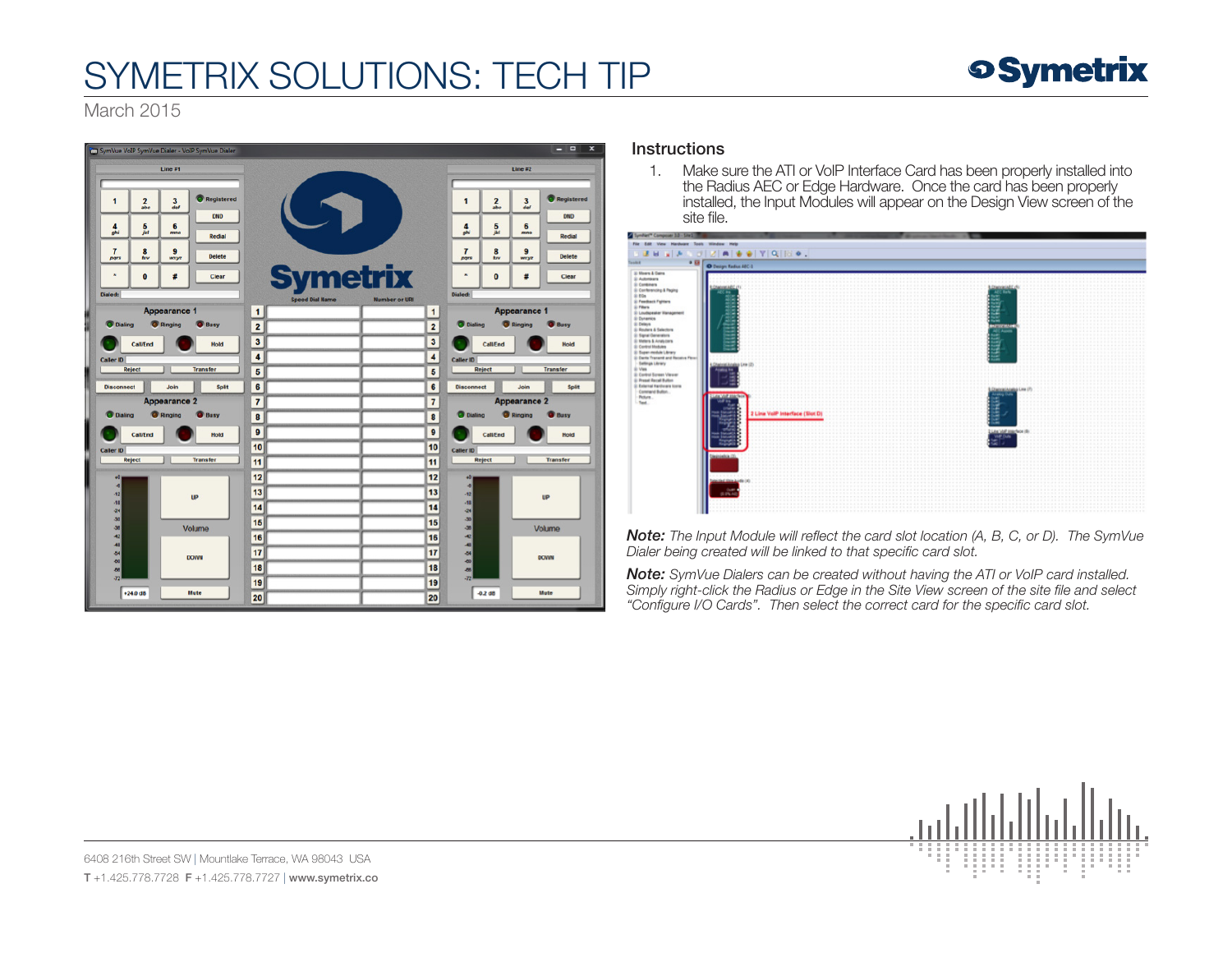# SYMETRIX SOLUTIONS: TECH TIP

#### **o Symetrix**

March 2015

- 2. Double click and open the Input Module for the ATI or VoIP Interface.
- 3. Right-click on an open section of the module and select "Copy Entire Layout to Control Screen".
- 4. Select "New Control Screen", unless a Control Screen has already been created and it is being added onto.



*Note: individual pieces can be selected by right-clicking on the desired piece (i.e. button or fader)*

*The pre-built example SymVue Dialer has been tailored to use buttons instead of faders for volume control. A "2 Button Momentary" module is used connected to a "Button Ramp" Super Module (available in Super Module Tools folder). The Super Module is then connected to "Output Control Number" modules. The control numbers used by the "Output Control Number" modules are assigned to the volume fader. The "On" buttons for the "2 Button Momentary" module are copied to the control screen.* 

5. The functions of the Input Module have now been copied to the Control Screen and can now be tailored for specific look and operation.





6408 216th Street SW | Mountlake Terrace, WA 98043 USA T +1.425.778.7728 F +1.425.778.7727 | www.symetrix.co